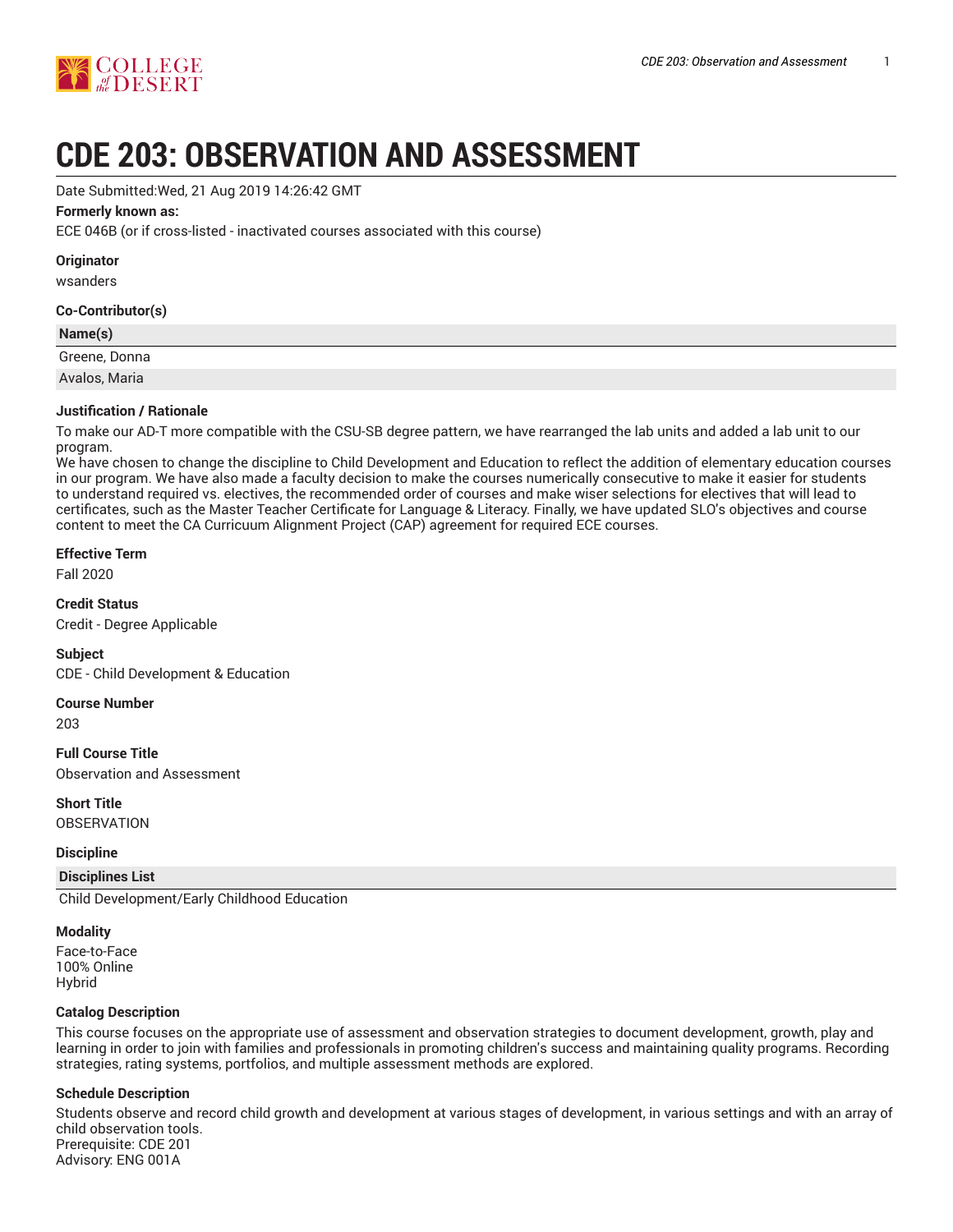

2

36

1

54

90

72

3

**Lecture Units Lecture Semester Hours Lab Units Lab Semester Hours In-class Hours Out-of-class Hours Total Course Units Total Semester Hours** 162 **Prerequisite Course(s)** CDE 201 Advisory: ENG 001A **Required Text and Other Instructional Materials Resource Type** Book **Author** Nilsen, Barbara A. **Title** Week by Week: Plans for Documenting Children's Development **Edition** 7th **City** Clifton Park, NY **Publisher** Thomson Delmar Learning **Year** 2019 **College Level**

Yes

**Flesch-Kincaid Level** 12

**ISBN #** 9781305501003

**Resource Type** Instructional Materials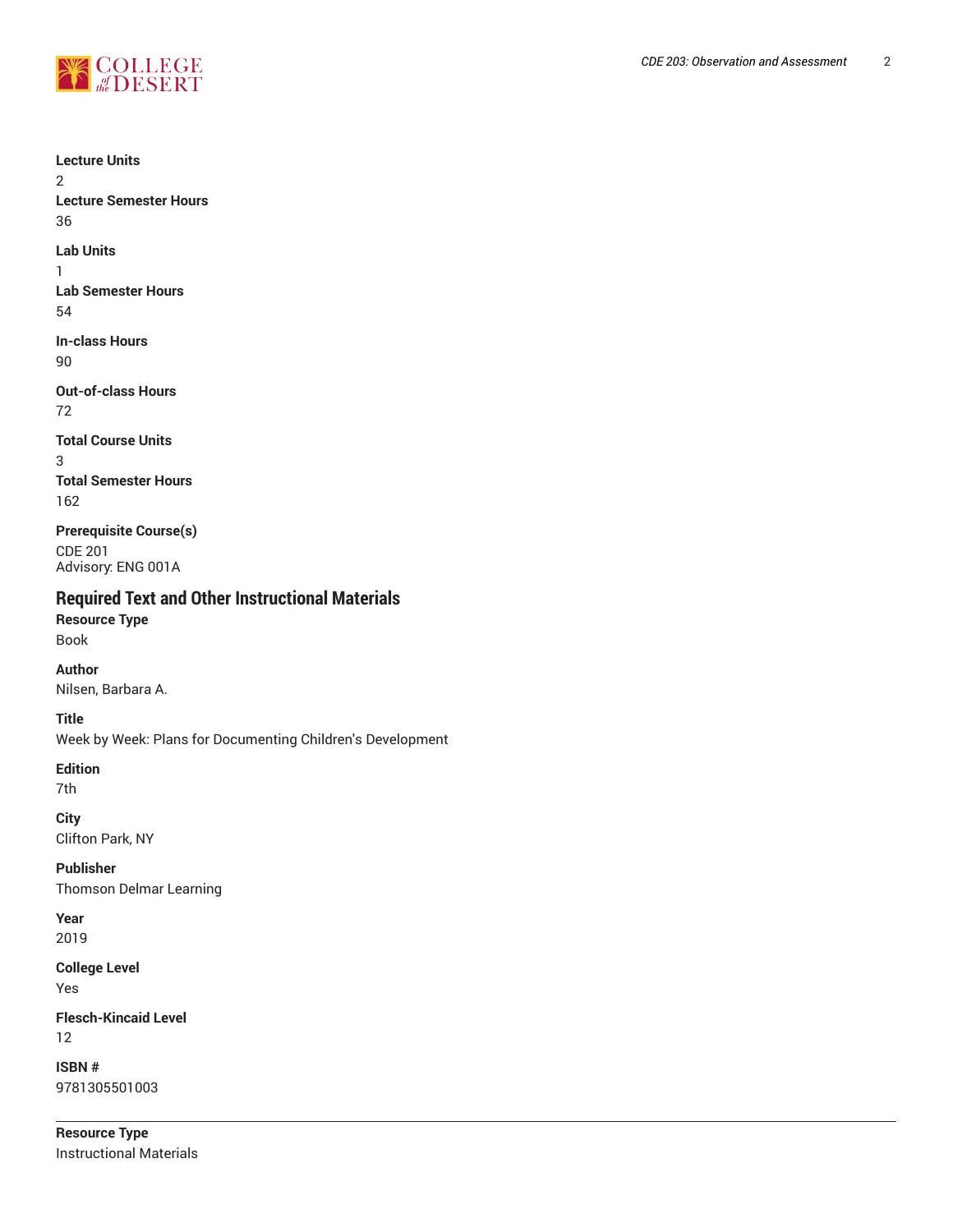

#### **Open Educational Resource**

Yes

**Title**

Observation and Assessment Course Reader

#### **Edition**

Current Each Semester

#### **Publisher**

Various Peer-Reviewed Articles

**Year**

Current

#### **Description**

A course reader developed by the instructor

#### **Class Size Maximum**

35

#### **Entrance Skills**

Students in the Observation and Assessment course must be familiar with classroom practices that promote children's health and well-being. They will be working in classrooms directly with children. Community Care Licensing standards must be understood and adhered to.

#### **Requisite Course Objectives**

CDE 201-Identify laws and regulations supporting health, safety, and nutrition in early childhood settings CDE 201-Describe a caregiver's role and responsibility in modeling good health, safety, and nutrition habits.

#### **Entrance Skills**

Advisory Entry Skills: Demonstrate capacity to read and write using critical thinking skills and accurate communication tools.

#### **Requisite Course Objectives**

ENG 001A-Develop ideas coherently in writing through the drafting process. ENG 001A-Participate in the process of developing texts in collaborative and individual settings. ENG 001A-Compose texts with complex sentence structure and appropriate diction. ENG 001A-Correctly use MLA and/or APA documentation.

#### **Course Content**

- 1. Historic and current tools of observation and assessment at state and national licensing and accreditation policies
- 2. Link between child development theory and research to observation and assessment
- 3. Observation techniques: Subjective and objective data collection; Formal and informal observation techniques
- 4. Documentation Types and Purposes
- 5. Impact of situational factors related to the child, related to the environment, related to the observer
- 6. Use of observation and assessment for Curriculum, Teaching strategies, Environments, Referral and intervention and for On-going cycle of curriculum development
- 7. Collaboration with families and professionals including Use of assessment data, Promoting family involvement and the Referral processes
- 8. Legal and ethical responsibilities including: Confidentiality, Identification of personal biases and expectations, Recordkeeping and Rights of children and families

#### **Lab Content**

- 1. Observation techniques: Subjective and objective data collection; Formal and informal observation techniques
- 2. Impact of situational factors related to the child, related to the environment, related to the observer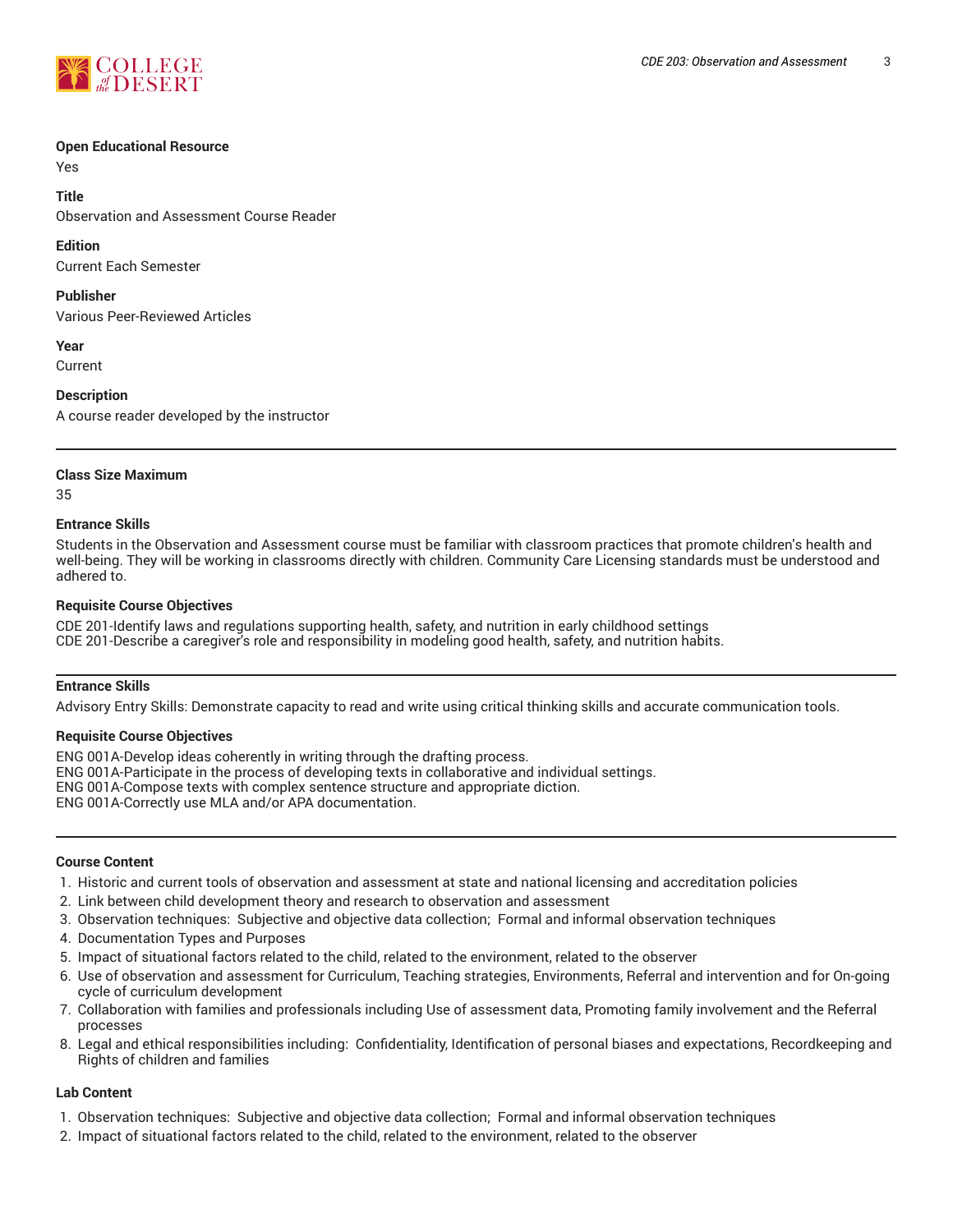

- 3. Use of observation and assessment for Curriculum, Teaching strategies, Environments, Referral and intervention and for On-going cycle of curriculum development
- 4. Legal and ethical responsibilities including: Confidentiality, Identification of personal biases and expectations, Recordkeeping and Rights of children and families

#### **Course Objectives**

|             | <b>Objectives</b>                                                                                       |
|-------------|---------------------------------------------------------------------------------------------------------|
| Objective 1 | Compare historic and currently used observation and assessment tools.                                   |
| Objective 2 | Identify logistical challenges, biases, and preconceptions about observing and assessing children.      |
| Objective 3 | Apply basic qualitative and quantitative assessment techniques.                                         |
| Objective 4 | Apply knowledge of development to interpret observations and assessments.                               |
| Objective 5 | Use observation and assessment tools to evaluate quality in environments, interactions, and curriculum. |

#### **Student Learning Outcomes**

|           | Upon satisfactory completion of this course, students will be able to:                                                                                     |
|-----------|------------------------------------------------------------------------------------------------------------------------------------------------------------|
| Outcome 1 | Evaluate the characteristics, strengths, limitations, and applications of contemporary observation and assessment<br>tools.                                |
| Outcome 2 | Complete systematic observations and assessments using a variety of data collection methods to inform<br>environment design, interactions, and curriculum. |
| Outcome 3 | Discuss the role of partnerships with families and other professionals in utilizing interpretations of observational and<br>assessment data.               |

#### **Methods of Instruction**

| <b>Method</b>                      | Please provide a description or examples of how each instructional<br>method will be used in this course.                                                                                                                                                                                                                                      |
|------------------------------------|------------------------------------------------------------------------------------------------------------------------------------------------------------------------------------------------------------------------------------------------------------------------------------------------------------------------------------------------|
| Laboratory                         | Observations of infant, toddlers, preschool and school-age children in<br>an early childhood setting using an array of observation and child study<br>tools.                                                                                                                                                                                   |
| Demonstration, Repetition/Practice | Demonstration, simulation and practice of observation and recording                                                                                                                                                                                                                                                                            |
| Lecture                            | With video demonstrations, discussion and application examples of<br>observation techniques and tools                                                                                                                                                                                                                                          |
| Laboratory                         | Completion of diverse child and center observation tools to learn skills of<br>observation and completion of one complete child observation profile to<br>experience preparation of a complete portfolio; Conduct a mock role play<br>of a parent teacher conference; plan an activity to meet the observed and<br>assessed needs of one child |

### **Methods of Evaluation**

| <b>Method</b>                        | Please provide a description or examples of how<br>each evaluation method will be used in this course.                                                                                                                                                                                                                  | <b>Type of Assignment</b> |
|--------------------------------------|-------------------------------------------------------------------------------------------------------------------------------------------------------------------------------------------------------------------------------------------------------------------------------------------------------------------------|---------------------------|
| Field/physical activity observations | Complete a CA Desired Results Development Profile In and Out of Class<br>(DRDP) on one child of infant/toddler or preschool<br>age Some sections will provide observation<br>experiences during class at the McCarthy Family<br>Child Development and Training Center; Other<br>sections will complete this as homework |                           |
| Portfolios                           | Students will complete a portfolio of child<br>observations from checklists to rating scales to<br>running records and anecdotal records along with<br>the DRDP (see Field Observations above) to present<br>in a mock Parent Teacher Conference                                                                        | Out of Class Only         |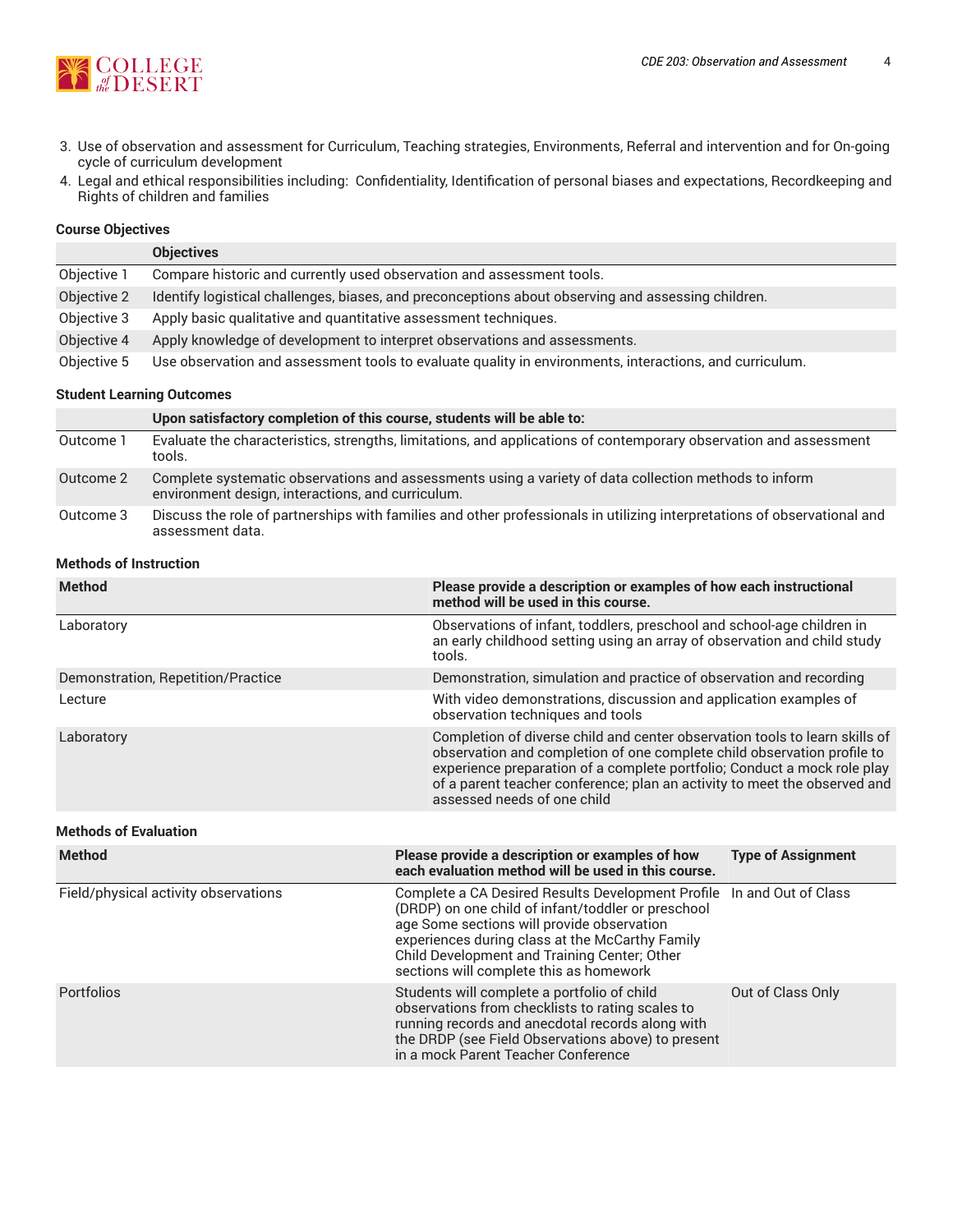

Reading reports **Students who observe children in class (Field**) Students who observe children in class (Field Observation above) will read each of 16 chapters and complete extensive notes to turn in as homework and discuss in class; Classes who do not observe during class will not turn in notes UNLESS those are substituted for additional work. Out of Class Only

#### **Assignments**

#### **Other In-class Assignments**

1. (LAB) Observation of children and centers using the CA DRDP tool and observations from checklist and anecdotal records to rating scales.

- 2. (LAB) Conduct a mock standardized test with preschool children and critique the effectiveness.
- 3. (LAB)Prepare an activity to meet the needs of the child assessment.

4. (LAB)Video record a child and match their level of activity to the CA Desired Results Developmental Profile (DRDP) tool and upload

on Coaching Companion for self-reflection and feedback from a small group of classmates and the instructor.

#### **Other Out-of-class Assignments**

- 1. Read text as assigned. Class sections able to observe children during class will also take detailed notes, including interaction with the text to prepare for in-class discussions. Sections observing children outside of class will not necessarily be required to take the notes and turn them in for homework.
- 2. Develop a portfolio of child observations, from class lists to running records, checklists, anecdotal, frequency counts.
- 3. Design and implement small group lessons on motor skills, sensory skills, exploratory, imaginative and cooperative play and circle time.
- 4. Conduct written and verbal feedback on the effectiveness of the lesson.
- 5. Allow self to be recorded for 3-5 minutes and prepare written self-evaluation on matching child needs to teaching activity plans.

#### **Grade Methods**

Letter Grade Only

## **Distance Education Checklist**

**Include the percentage of online and on-campus instruction you anticipate.**

**Online %** 30 **On-campus %** 70

## **Lab Courses**

#### **How will the lab component of your course be differentiated from the lecture component of the course?**

Students will complete child observations after being assigned to one consistent classroom and Mentor Teacher/McCarthy Center Child Development Specialist for the semester. Lab hours will be recorded on a record with signature of rite Mentor Teacher/ Specialist.

#### From the COR list, what activities are specified as lab, and how will those be monitored by the instructor?

The application of child screening, assessment and curriculum application will be monitored through completion of an individual Observation Lab Hour record, signed by the Mentor Teacher/Specialist and completion of the array of observation tools as an assignment. The students will also record a child in the assigned classroom and match observation and assessment data to that.

#### **How will you assess the online delivery of lab activities?**

The student will complete an array of child observation tools and a complete California Desired Results Developmental Profile (DRDP) on one child and present a video demonstrating child developmental stages and of an activity designed to meet the child's individual needs.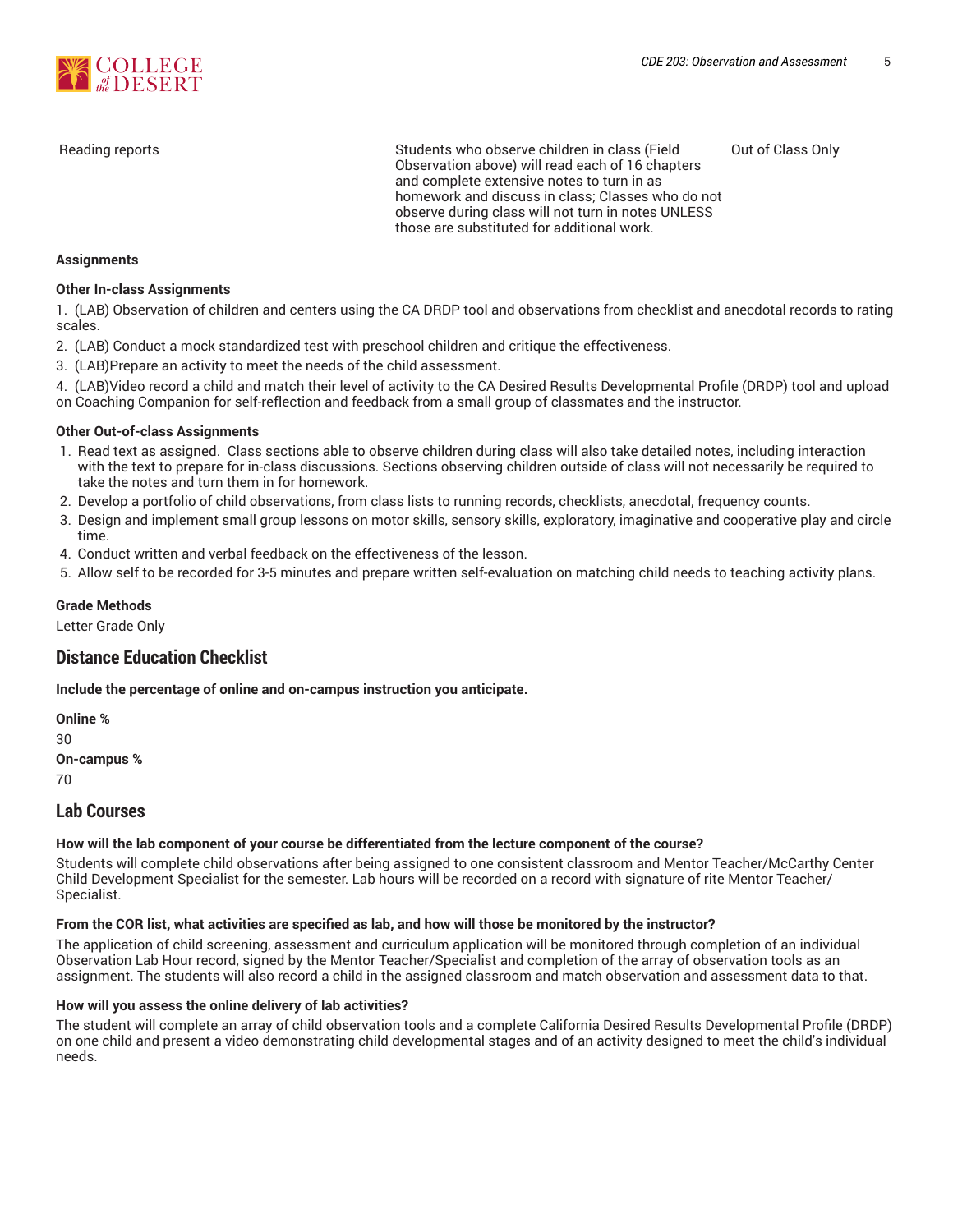

## **Instructional Materials and Resources**

#### If you use any other technologies in addition to the college LMS, what other technologies will you use and how are you ensuring **student data security?**

Coaching Companion is a tool created through a national Head Start pilot called EarlyEdU and is developed through University of Washington. Students can upload recordings of themselves, post self-reflection feedback and give feedback to a community of their peers and with the instructor.

#### **If used, explain how specific materials and resources outside the LMS will be used to enhance student learning.**

This tool not only enables students to experience the full process of planning, teaching and reflecting but it also develops the skills of working as a collaborative teaching team which is a requirement of early childhood teachers.

## **Effective Student/Faculty Contact**

#### Which of the following methods of regular, timely, and effective student/faculty contact will be used in this course?

#### **Within Course Management System:**

Timely feedback and return of student work as specified in the syllabus Discussion forums with substantive instructor participation Chat room/instant messaging Regular virtual office hours Private messages Online quizzes and examinations Video or audio feedback Weekly announcements

#### **External to Course Management System:**

Direct e-mail E-portfolios/blogs/wikis Listservs Posted audio/video (including YouTube, 3cmediasolutions, etc.) Synchronous audio/video Teleconferencing Telephone contact/voicemail

#### **For hybrid courses:**

Scheduled Face-to-Face group or individual meetings Field trips Library workshops Orientation, study, and/or review sessions Supplemental seminar or study sessions

#### Briefly discuss how the selected strategies above will be used to maintain Regular Effective Contact in the course.

Faculty will respond in a timely manner both through grading and encouraging student participation. Faculty have utilized such techniques as initial Zoom conferences to build cohesion and commitment and then partnered that with a field trip (optional) to enhance student connections. Faculty respond to homework grading in a timely manner ---usually in 48 hours but always before the next assignment is due so students have feedback to help them succeed.

#### **If interacting with students outside the LMS, explain how additional interactions with students outside the LMS will enhance student learning.**

Opportunities to observe and reflect on children in early childhood settings will expand students' experiential view and enable instructors to correlate further the learning activities and SLO's. These events will not be evaluated in such a way as to preclude students from out of the district to participate effectively.

## **Other Information**

#### **Comparable Transfer Course Information**

| <b>University System</b> |  |  |  |  |
|--------------------------|--|--|--|--|
| CSU                      |  |  |  |  |
| Campus                   |  |  |  |  |
| CSU San Bernardino       |  |  |  |  |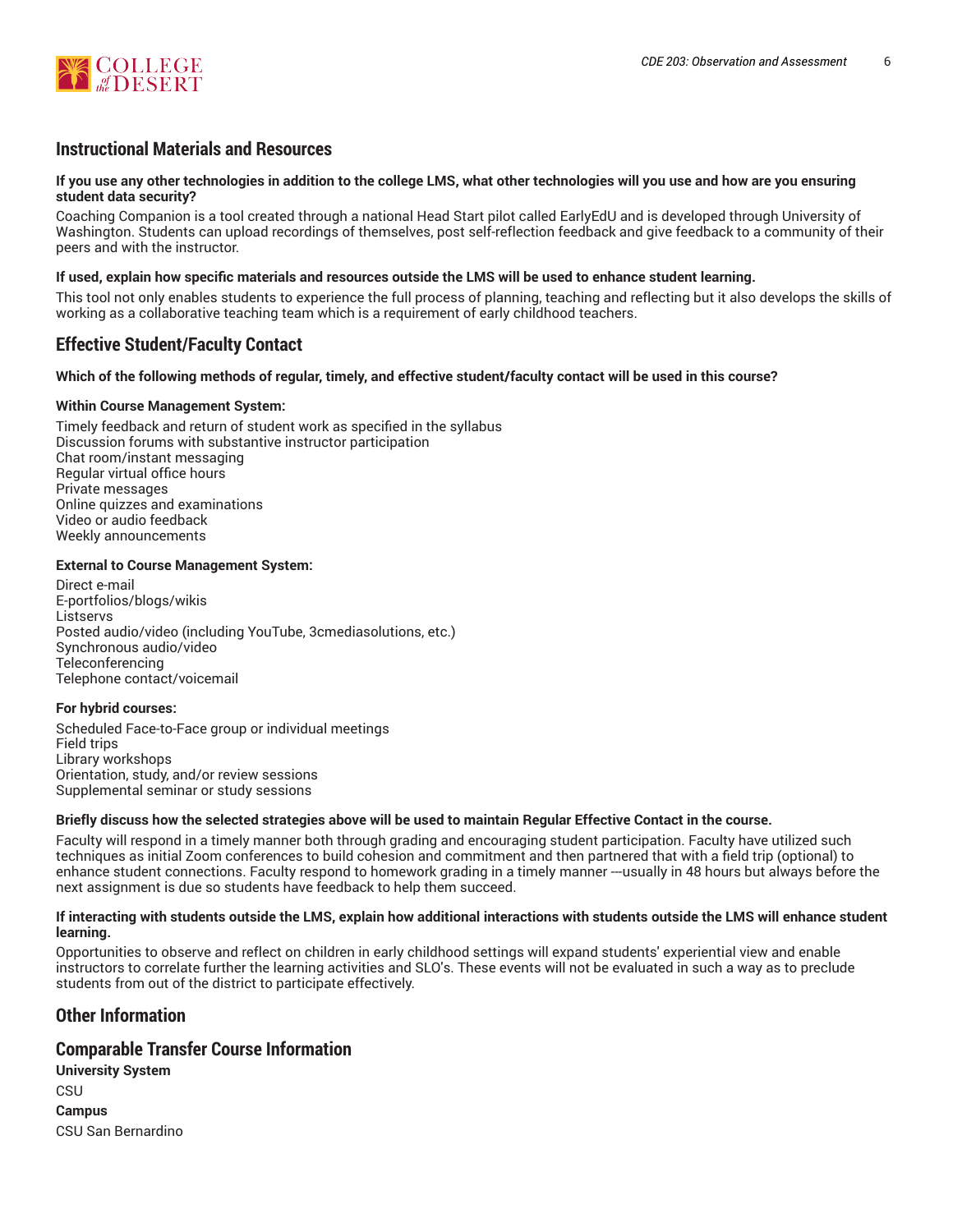

**Course Number**

HD 245 **Course Title** Observation and Assessment

**Catalog Year** 2011-12

**Rationale** articulation agreement in place

# **MIS Course Data**

**CIP Code** 13.1210 - Early Childhood Education and Teaching.

**TOP Code** 130500 - Child Development/Early Care and Education

**SAM Code** C - Clearly Occupational

**Basic Skills Status** Not Basic Skills

**Prior College Level** Not applicable

**Cooperative Work Experience** Not a Coop Course

**Course Classification Status** Credit Course

**Approved Special Class** Not special class

**Noncredit Category** Not Applicable, Credit Course

**Funding Agency Category** Not Applicable

**Program Status** Program Applicable

**Transfer Status** Transferable to CSU only

**C-ID** ECE 200

**Allow Audit** No

**Repeatability** No

**Materials Fee** No